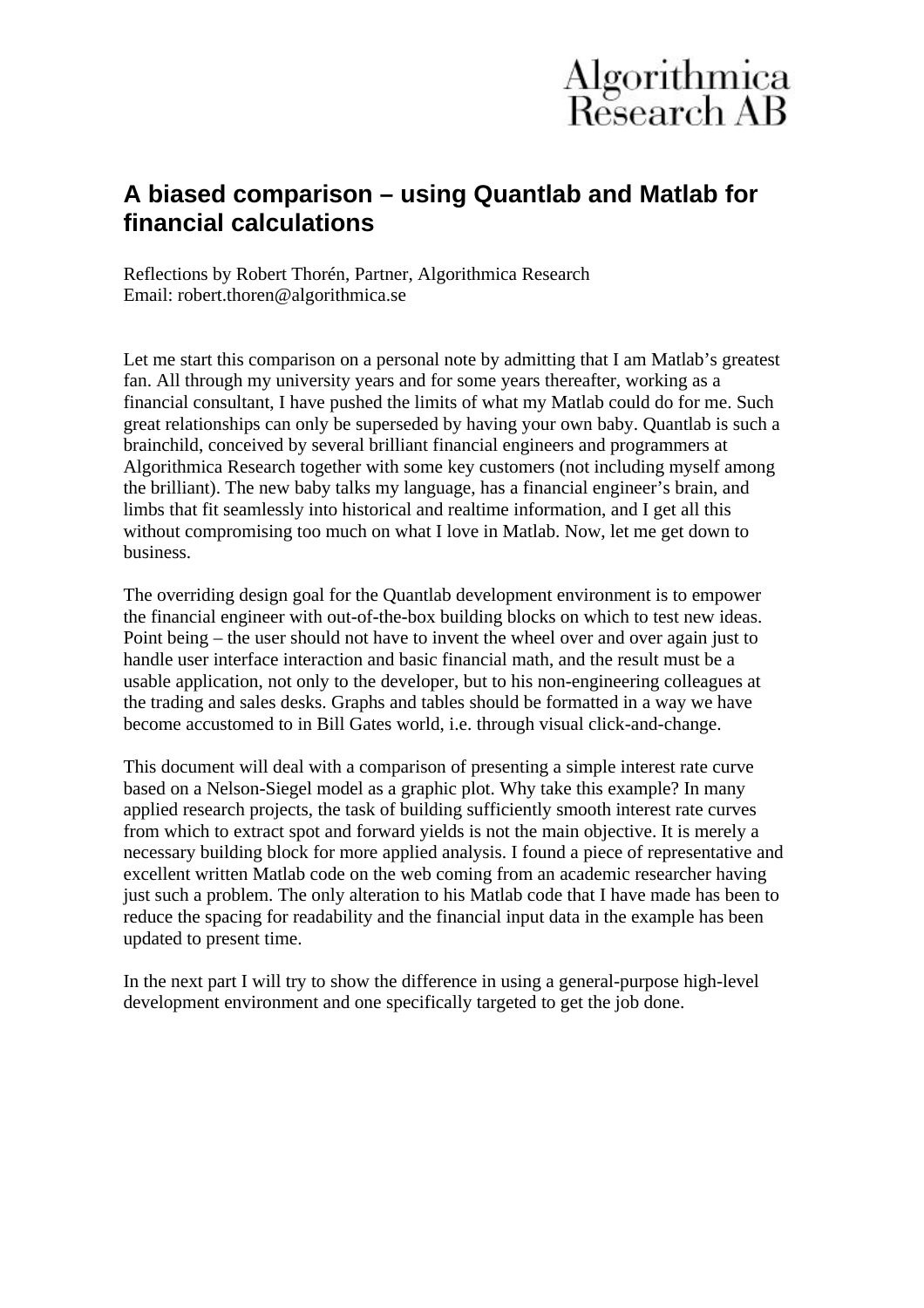#### *Comparing the steps and the code*

Let me lay down some ground rules for the task at hand. In the code example used in Matlab the researcher has only used data and instruments from one particular market on a given day. The scope can of course be limited to this one-day and market but it seems unnecessary to limit the analysis, so this "feature" will be generalized in the Quantlab application.

It should also be noted that the Matlab code has been generalized for use in the clone "Octave", but this overhead does not change the job description much.

The steps to compare;

- 1. get hold of all relevant raw data
- 2. manipulate raw data to desired format for the analysis at hand
- 3. calibrate the Nelson-Siegel model to the data
- 4. extract the result of the model fit in the desired formats
- 5. plot and format the graphical output
- 6. look at a screenshot of the resulting window

First presented is the Matlab code snippet and then the subsequent Quantlab one (if there is one). The Matlab code is structured to have a main program calling a number of helper functions that are all presented in appendix B. To really compare the amount of work in building this from scratch, you will have to look at the all the code. The Quantlab code (using the high level language "Qlang") is WYSIWYN - what you see is what you need – and the rest has been taken care of for you.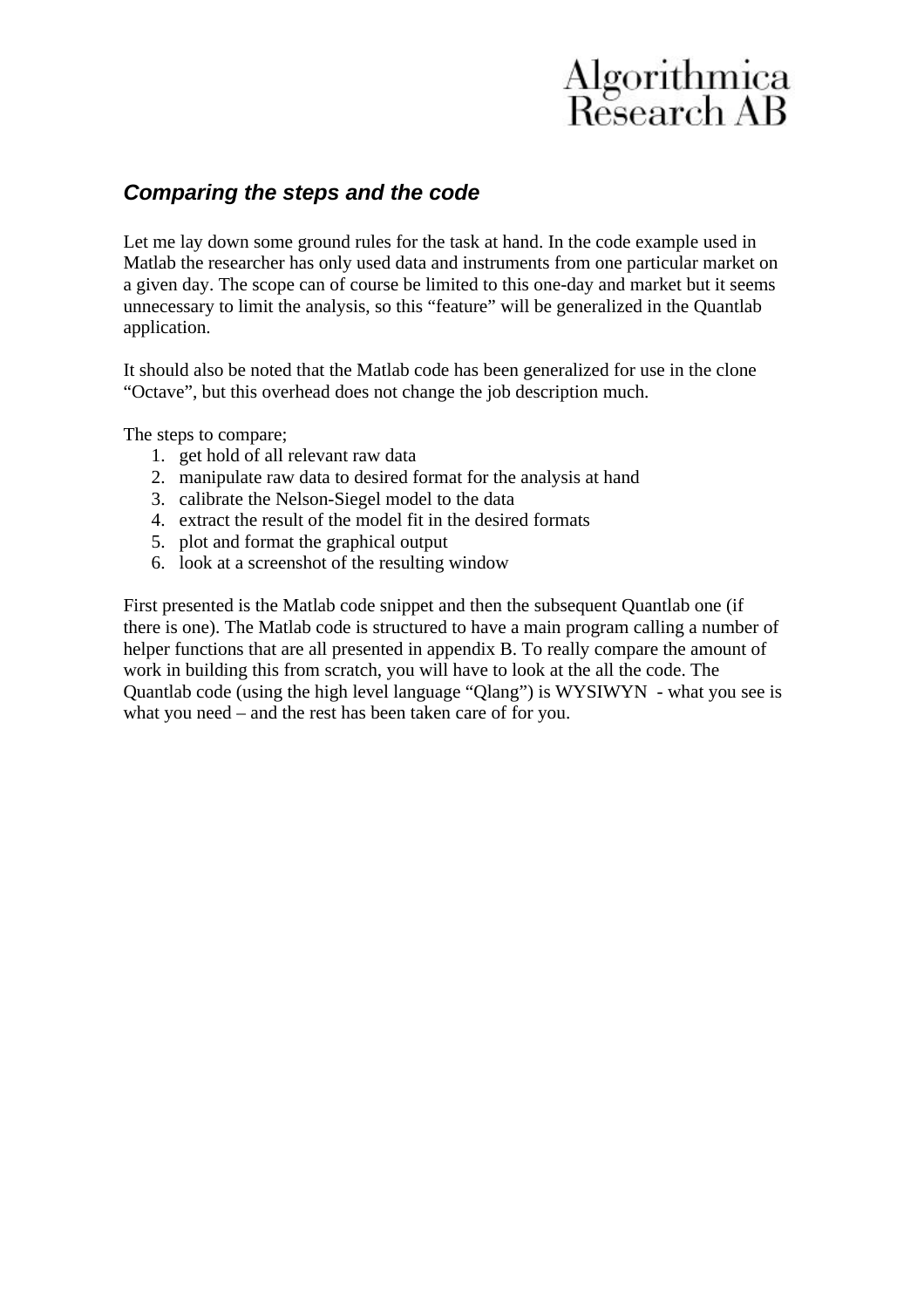#### **1. Get hold of all relevant raw data**

%----------------------------------------------------------------------------- % BondNSxEstPsTsT.m % % Note: In MatLab. this function uses fminsearch for optimization. % Note: In Addison the Christmas mass of the Matrix Computation Toolbox, available % (free) from http://www.maths.man.ac.uk/~higham/mctoolbox/. % Paul.Soderlind@unisg.ch, April 2002 %------------------------------------------------------------------------------ %Swedish bond data for 3 Sept 2003 (UPDATED BY ROBERT THOREN) %coupons in %/yr  $c = [ 0 0 0 0 11.5 10.75 ...$  11 13 10.25 6 9 ]; %time to maturity in year tm = [ 0.00274 0.21096 0.46027 0.88219 1.67397 3.06849 ... 5.06301 7.46027 9.34795 11.11507 15.30685 ]; %interest rates. Bills: simple rates in %/yr; bonds: yield to maturity in %/yr  $y = [7.75 \t 6.835 \t 6.655 \t 6.41 \t 6.215 \t 6.195 \ldots]$  6.41 6.755 7.01 7.21 7.325 ]; %----------------------------------------------------------------------------

A classical case of feeding the analysis with hand punched data. Quantlab could actually take more or less this exact code if one wanted to do it this way, … but we don't. Historical- and realtime quotes and instrument data are implicitly available to all functions that need them.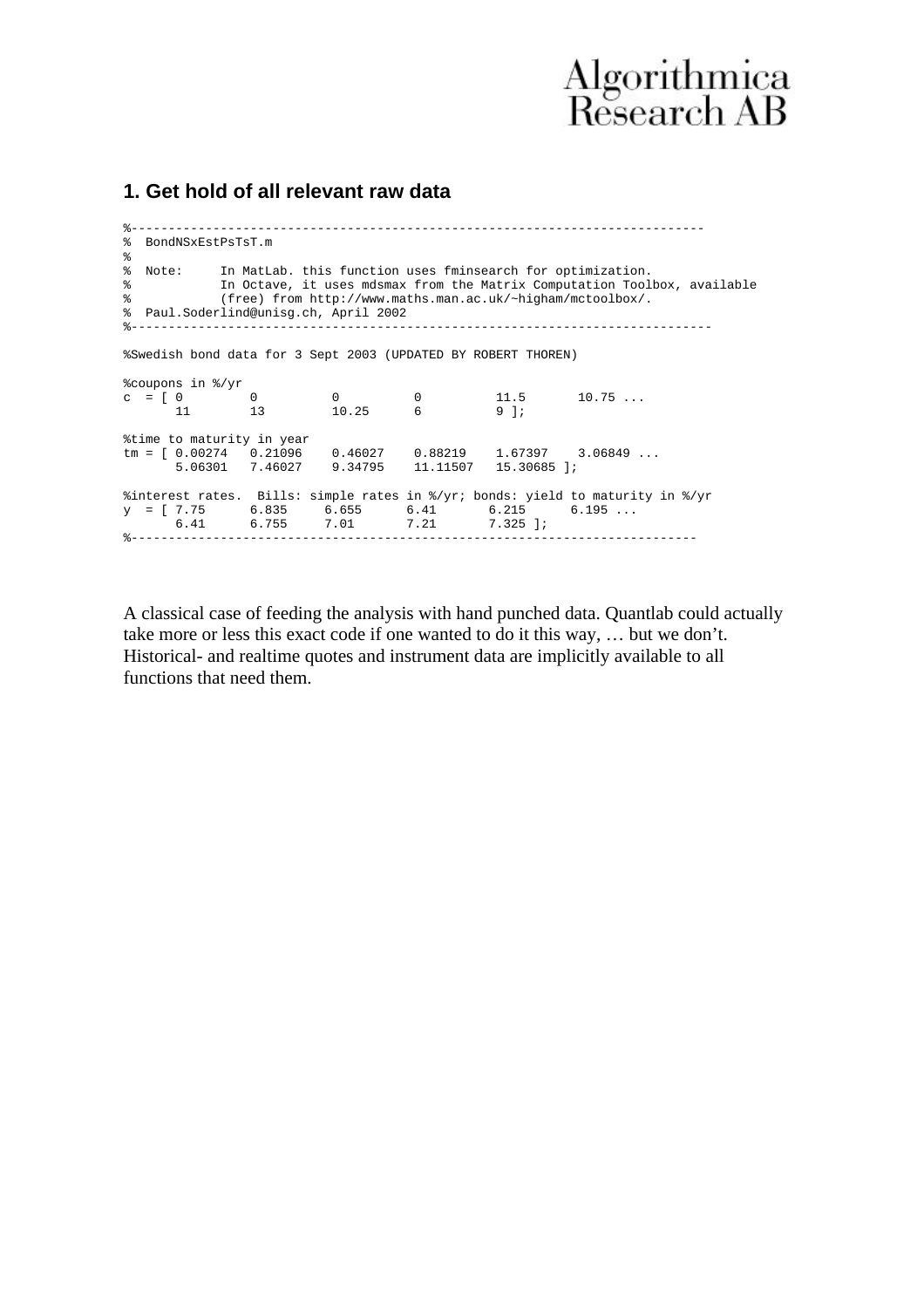

#### **2. Manipulate raw data to desired format for the analysis at hand**

```
%----------------------------------------------------------------------------
%transform the data
c = c'/100; \frac{1}{6} -> column vector, coupons and yields as 0.05 rather than 5
tm = tm';
y = y'/100ivvc = find(c ==0); %if bill, change from simple to effective rate
y(vvc) = (1+tm(vvc). *y(vvc)).^(1./tm(vvc)) - 1;pdat = repmat(NaN, length(y), 1); %calculate bond prices
for i = 1: length(y);
 ti = (\mod(\text{tm}(i),1):\text{tm}(i))pdat(i) = BondPricePs(c(i), ti, y(i));end;
%----------------------------------------------------------------------------
```
Again the Quantlab developer takes a pass. All instruments "know" which conventions they are traded on, which implies that the "rate type switch" and the "yield to price" calculations are not necessary for the Swedish bonds in this example.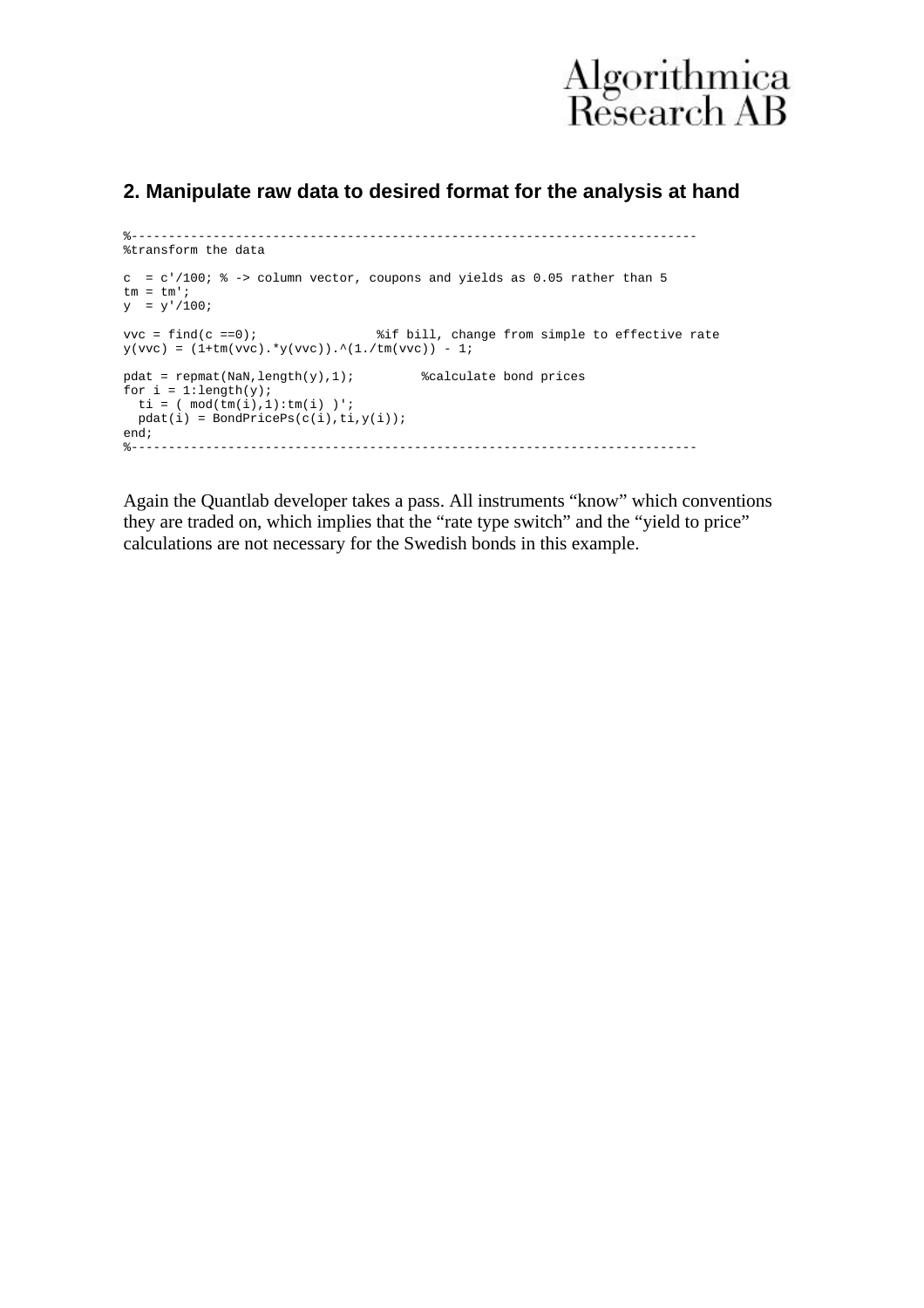#### **3. Calibrate the Nelson-Siegel model to the data**

#### MATLAB:

| %estimating parameters in extended Nelson&Siegel model                   |  |  |  |  |
|--------------------------------------------------------------------------|--|--|--|--|
|                                                                          |  |  |  |  |
| $\text{parX0} = [0.1045, -0.03, -0.0562, 1.2, 0, 0.5];$ & starting quess |  |  |  |  |
| NSXbR = BondNSxEstPs(parX0,pdat,tm,c, $[1e-4,$ NaN], $log(1+y(1))$ ;     |  |  |  |  |
|                                                                          |  |  |  |  |

#### QUANTLAB:

```
%----------------------------------------------------------------------------
% Fit a curve of instruments for a given date to a Nelson-Siegel-Svensson model
% using an equal weighing scheme and Levenberg-Marquardt fitting algorithm
% return value is of type "fit_result" from which curve data can be extracted/plotted
%----------------------------------------------------------------------------
fit_result fr(curve_name c, date trade) = fit(curve(c, trade), ns_svensson(),
     weight(s('equal')), lm());
                                       %----------------------------------------------------------------------------
```
Ok, here I have to start doing some work of my own. As you can see I have to declare variable types in Quantlab. In fact "Qlang", is a smooth fusion between Matlab like script and more classic programming languages such as Java, VB or C/C++.

Now what is a "fit\_result" you might ask? Well it is an object describing the Nelson-Siegel-Svensson interest rate curve for any input curve (pre-defined group of instruments on a certain date). Remember I mentioned in the beginning that I would generalize the analysis to take into account *any* market on any historical date or in realtime. Anytime you use input parameters in a Quantlab function, the appropriate control boxes will be created automatically when the function is dropped to a table or graph.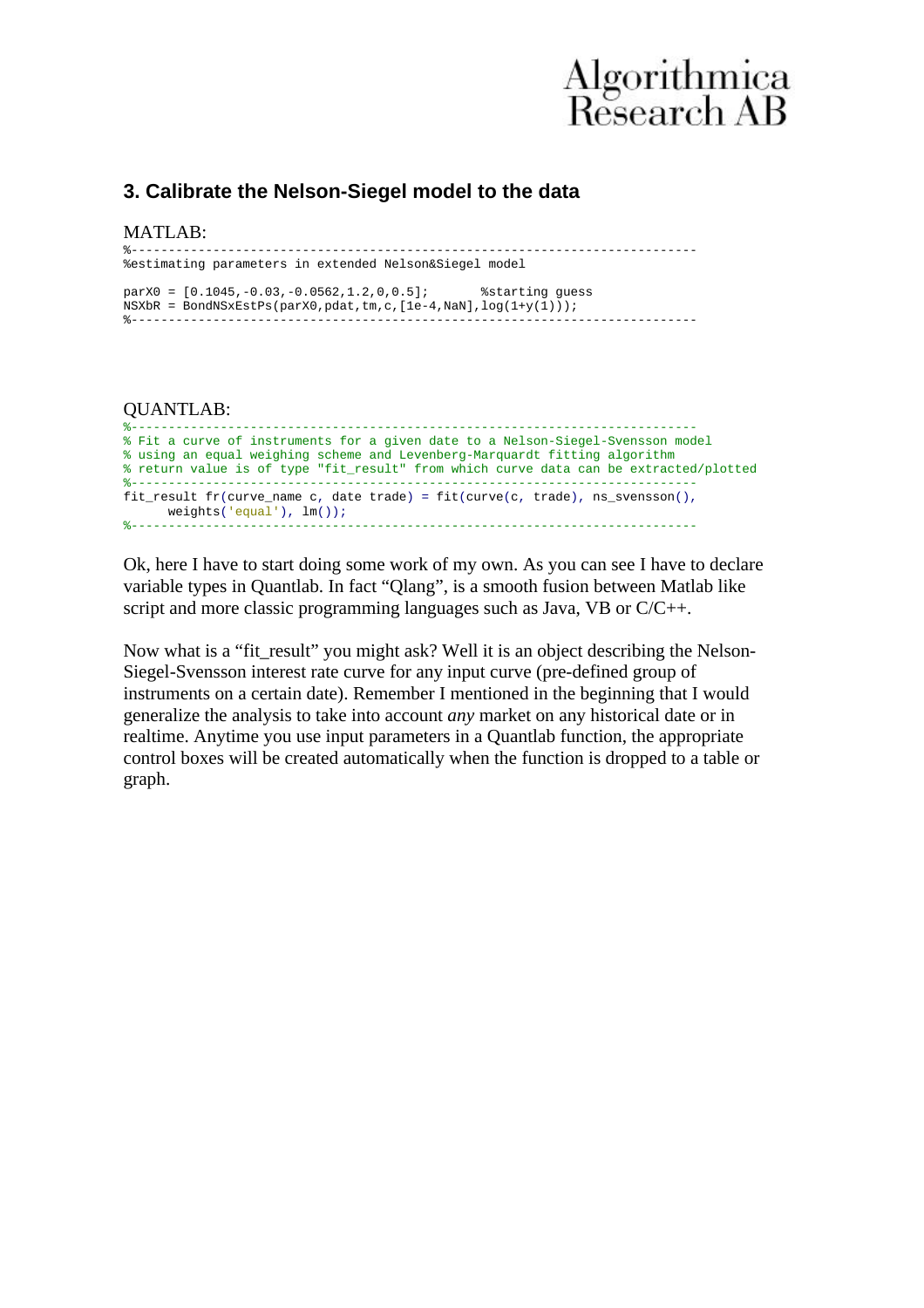

#### **4. Extract the result of the model fit in the desired formats**

MATLAB:

```
%----------------------------------------------------------------------------
%calculate implied rates (spot, forward, yield to maturity) to plot
tmFig = linspace(eps,max(tm),101)'; %maturities to plot
[\texttt{shx},\texttt{fhx},\texttt{dhx}] = \texttt{BondNSxPs}(\texttt{tmFig},\texttt{NSXbr}(1),\texttt{NSXbr}(2),\texttt{NSXbr}(3),\texttt{NSXbr}(4),\texttt{NSXbr}(5),\texttt{NSXbr}(6));<br>\texttt{shx} = \exp(\texttt{shx}) - 1; <br> &effective interest rate
                              % effective interest rate
fhx = exp(fhx) - 1;
n = length(c);ytmx = repmat(NaN,n,1);<br>for i = 1:n;%loop over bonds
  ti = (mod(tm(i),1):tm(i));
  [s,f,d] = \text{BondNSxPs}(\text{ti},\text{NSXbr}(1),\text{NSXbr}(2),\text{NSXbr}(3),\text{NSXbr}(4),\text{NSXbr}(5),\text{NSXbr}(6));Qx = sum(d.*c(i)) + d(lenqth(d));ytmx(i) = BondYieldToMat2Ps(Qx,c(i),ti,1,0.05,1e-7);
end:%----------------------------------------------------------------------------
```
#### QUANTLAB:

```
%----------------------------------------------------------------------------
%Extract the effective spot rate from the model fit
\bullet . The set of the set of the set of the set of the set of the set of the set of the set of the set of the set of the set of the set of the set of the set of the set of the set of the set of the set of the set of the s
out series(number) zc(curve_name c, date trade)
{
   % Loop from 0 to 11 years maturity with step 0.1
   return series(t : range(0, 11, 0.1), fr(c,trade).zero_rate(0,t,'effective'));
}
%----------------------------------------------------------------------------
% Extract the instantaneous forward rates from the model fit
%----------------------------------------------------------------------------
out series(number) fwd(curve_name c, date trade)
{
     return series(t : range(0, 11, 0.1), fr(c,trade).inst_fwd(t)); %Loop over maturity
}
                                   %----------------------------------------------------------------------------
% Extract the implied yields for all instruments on 
% the curve using the model fit
%----------------------------------------------------------------------------
out vector(point_number) impl_yield(curve_name c, date trade)
{
     vector(instrument) i = curve(c,trade).instruments; \frac{1}{2} Place instruments in vector i
     vector(number) y = fr(c, trade), yield(i);<br>vector(number) x = (i.maturity-trade)/365;<br>% Get the maturity in years
     vector(number) x = (i.maturity-trade)/365;<br>return point(x,y);
                                                                 % Return the vield vs. maturity
}
%----------------------------------------------------------------------------
% Extract the market yields for all instruments on 
% the curve on specific date
%----------------------------------------------------------------------------
out vector(point_number) mkt_yield(curve_name c, date trade)
{
     vector(instrument) i = curve(c,trade).instruments;% Place instruments in vector i<br>vector(number) y = i.yield(); % Get the market yields
                                                        % Get the market yields<br>% Get the maturity in years
     vector(number) x = (i.maturity-trade)/365;<br>return point(x,y);
                                                                 % Return the yield vs. maturity
}
%----------------------------------------------------------------------------
% Extract the coupons of each instrument on the curve
```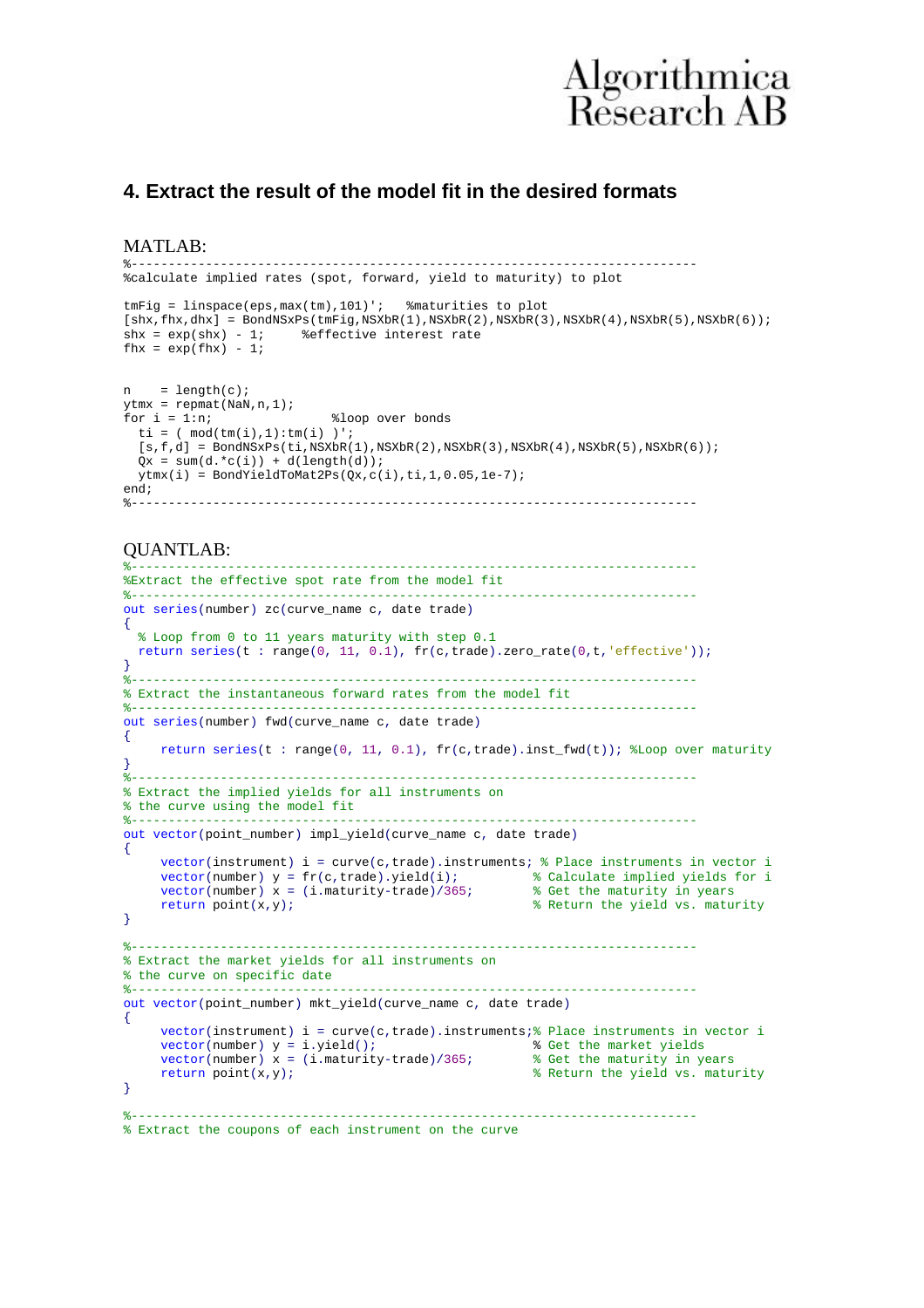```
%----------------------------------------------------------------------------
out vector(point_number) cpn(curve_name c, date trade)
{
    vector(instrument) i = curve(c,trade).instruments; \frac{1}{8} Place instruments in vector i
     vector(number) y = i.coupon(); % Get the coupons 
     vector(number) x = (i.maturity-trade)/365; % Get the maturity in years 
     return point(x,y); % Return the yield vs. maturity
}
%----------------------------------------------------------------------------
% Get labels to attach to the instruments in the curve
%----------------------------------------------------------------------------
out vector(string) myLabels(curve_name c, date trade)
{
    vector(instrument) i = curve(c, trade) .instrument;return i.name();
}
%----------------------------------------------------------------------------
```
Now the difference is really starting to show. First you can see that I have created five different "out" functions, one for each of the results I want to display. I could as easily created one function returning all of them in a 5xN matrix, much like the Matlab code. I chose to have different functions because of the nice way I later can attach multiple instances of any of them in graphs or tables using simple drag-and-drop.

Further you can see that in the Quantlab code there are no real financial or mathematical calculations going on. The most advanced being the calculation of maturity as a year fractions using the instruments maturity date as the starting point. It is just about fetching and displaying the data.

I have also gone the extra mile here to produce a readable output. In Quantlab you will see dynamic labels attached to the points representing the instruments (and hence the last bit of code that is not included in the Matlab equivalent).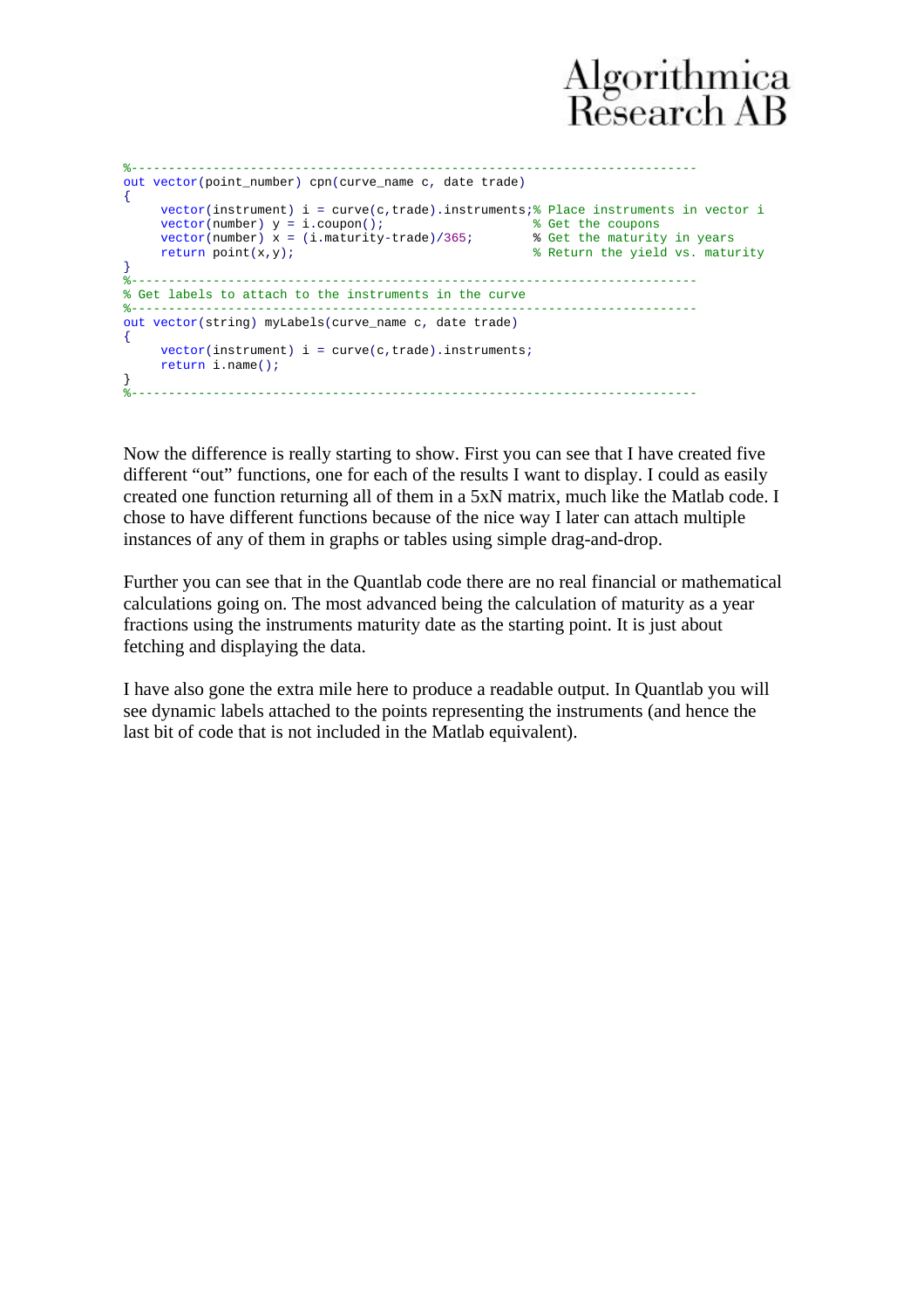#### **5. Plot and format the graphical output**

MATLAB:

```
%----------------------------------------------------------------------------
%plotting
if exist('OCTAVE_VERSION');
  title('Swedish Interest Rates 29 Dec 1993');
  xlabel('Settlement date (years from trade date)');
  ylabel('per yr, continuously compunded');
 plot(tm,c,'@2;Coupon;',tm,y,'@7;YTM;',tmFig,shx,'0;Est spot rate;',... tmFig,fhx,'-1;Est forward rate;',tm,ytmx,'@16;Est YTM;');
else;
  set(0,'DefaultAxesColorOrder',[0 0 0]);
  set(0,'DefaultTextFontName','Times-Roman');
  set(0,'DefaultAxesFontName','Times-Roman');
 ha = plot(tm,c,tm,y,tmFig,shx,tmFig,fhx,tm,ytmx);
set(ha,{'LineStyle'},{ 'none';'none';'--';'-';'none'}, ...
 {'Marker'},{'+';'s';'none';'none';'.'});
 pos = get(gca, 'Position');
 set(gca, 'Position', pos./[1 1 1 1.37]);
  axis([0,16,0,0.12]);
  title('Swedish Interest Rates 29 Dec 1993')
  xlabel('Years to Maturity');
 legend('Coupon rate','Yield to maturity','Estimated spot rate', ...
          'Estimated forward rate','Estimated yield to maturity',4);
end;<br>z=-
```
#### %----------------------------------------------------------------------------





Hmm, … I have to get visual to compare now. Matlab, as you certainly know, uses code to produce graphics. Quantlab will display all my "out" declared functions in a workspace browser. The picture above show that I have already created a graph window called "NelsonSiegel" and drag-and-dropped all the relevant functions into it.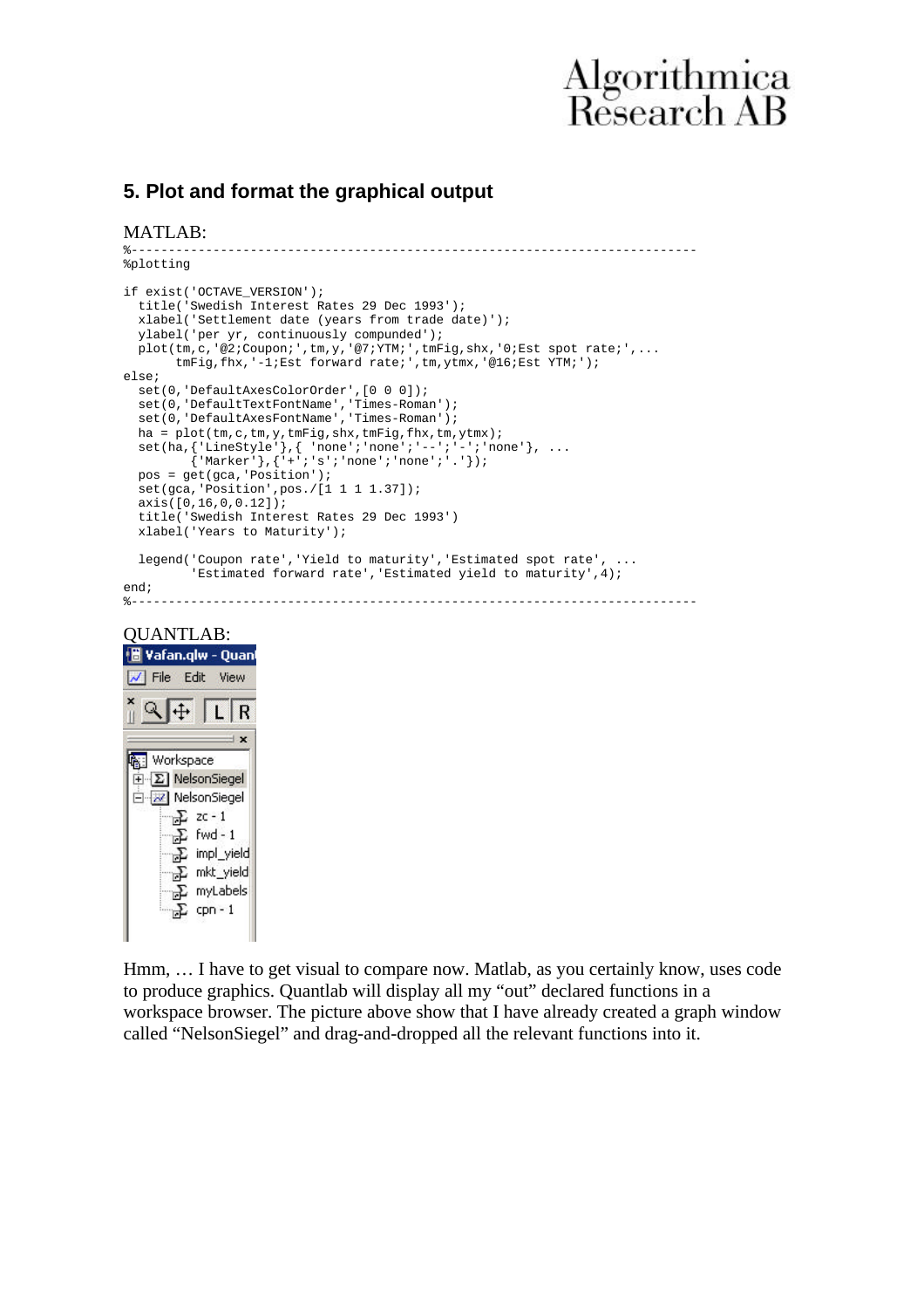### **6. Screenshots of the resulting windows**

MATLAB:

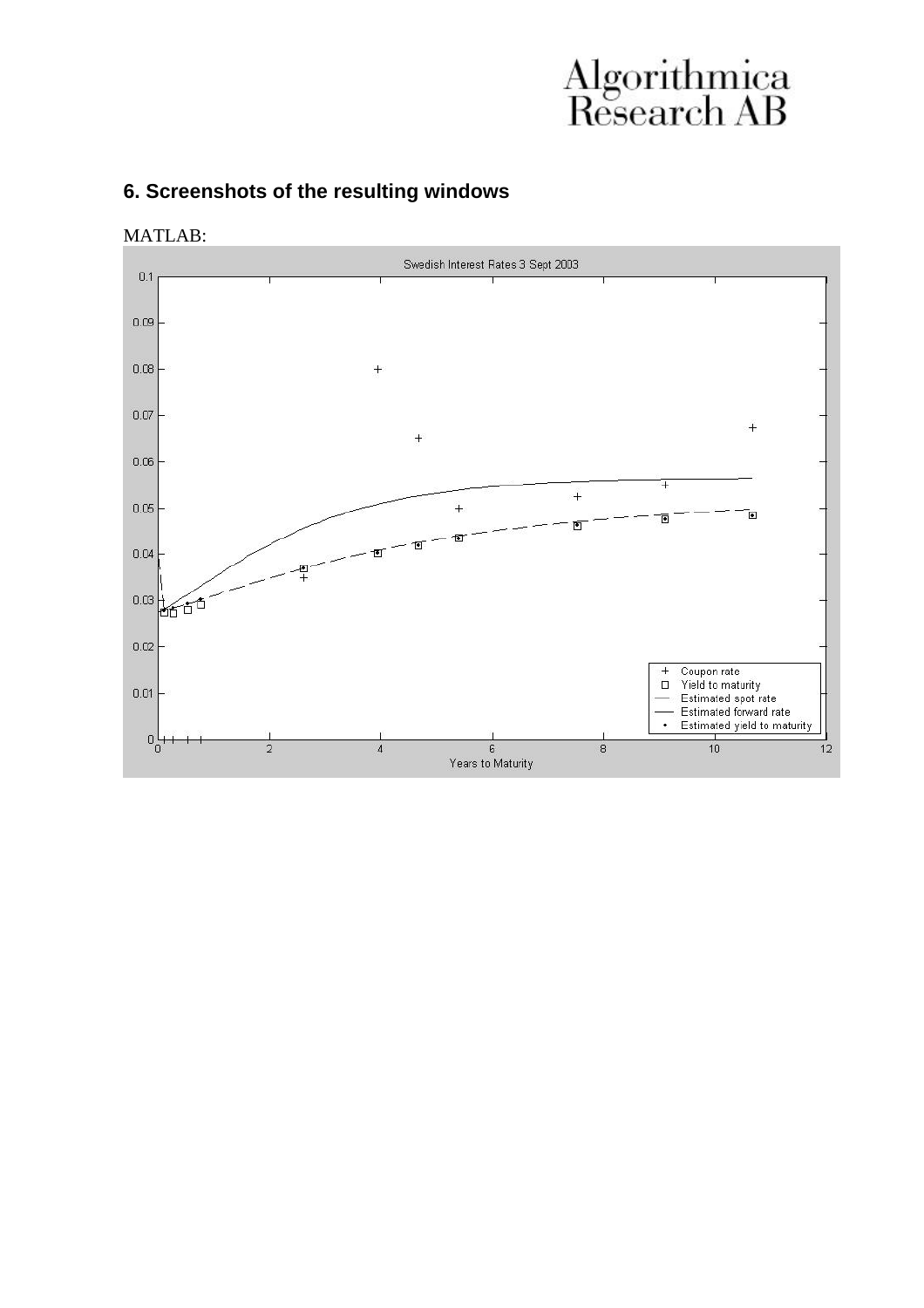#### QUANTLAB:



The comparison is complete. The result is quite similar isn't it?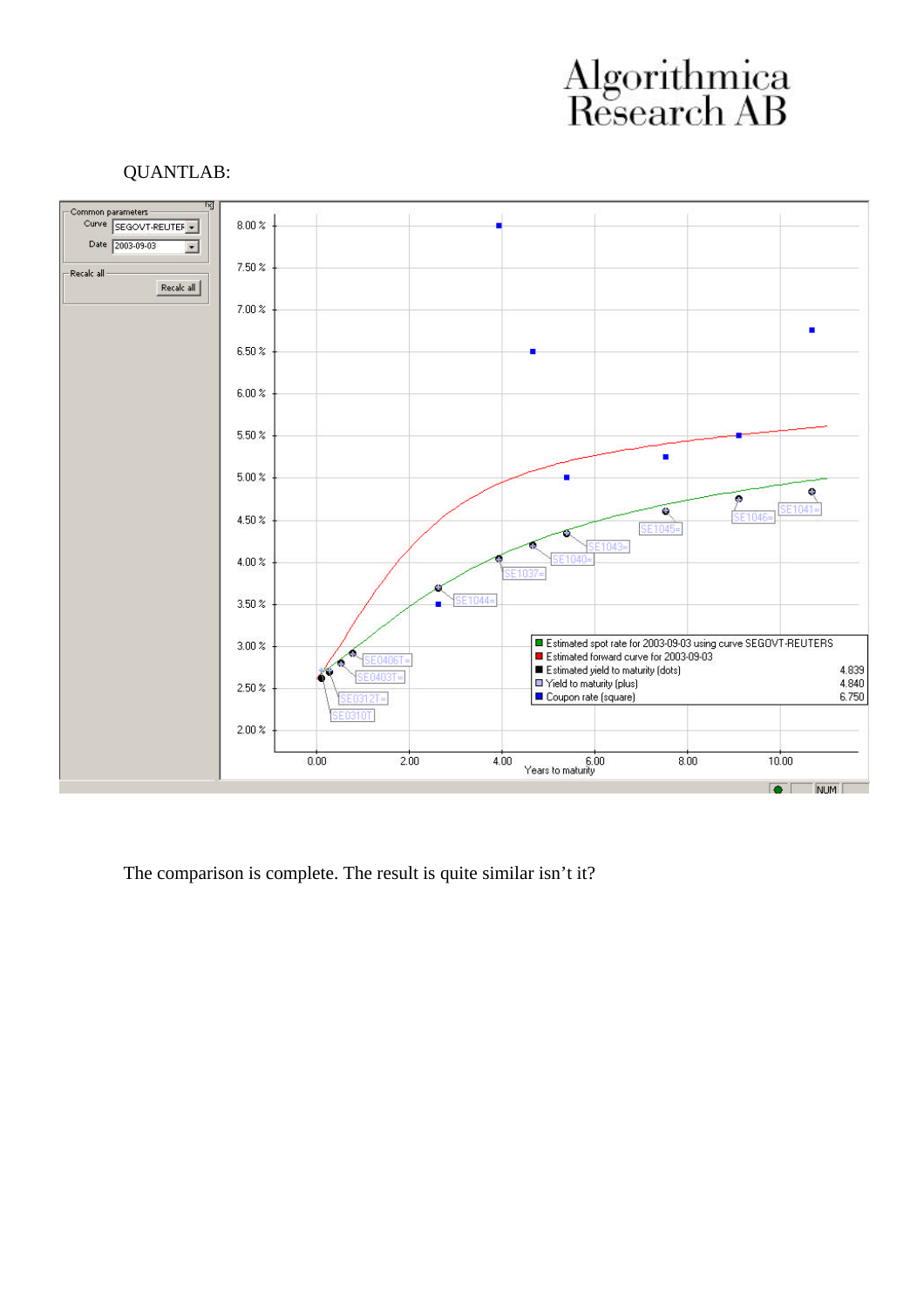### *Concluding thoughts*

Perhaps the comparison is not entirely fair, but then again, I never said it was unbiased. The main points to be made are,

- 1. It is nice to have all supporting data for financial calculations implicitly available when programming. Even better, as in my case, data automatically updated by a server, each and every day, enabling an up to date analysis every time I open this particular workspace.
- 2. It is nice to have a supported, market proven, and prepackaged library of important financial and mathematical functions to use. Personally, I wouldn't even try to implement the Nelson-Siegel model from scratch unless someone held a gun to my head.
- 3. I have learned to depend on graphical formatting the way you do it in Excel. I don't have to go back to school to learn how to get a descent looking plot. Just point and click …

 There is also a small issue of performance. However techno and boring, the Matlab analysis took 3.6 seconds to perform on my desktop and less than 0.05 seconds in Quantlab (which certainly helps if you want the Euro curve in realtime, as the example shows in appendix a). If you want the 4-year forward rate picked out and plotted for the last 200 days using the same method you get the picture. (Couldn't help showing this example in the appendix as well.) Now performance will matter, also to the user on the trading or sales desk, and imagine getting this done in Excel…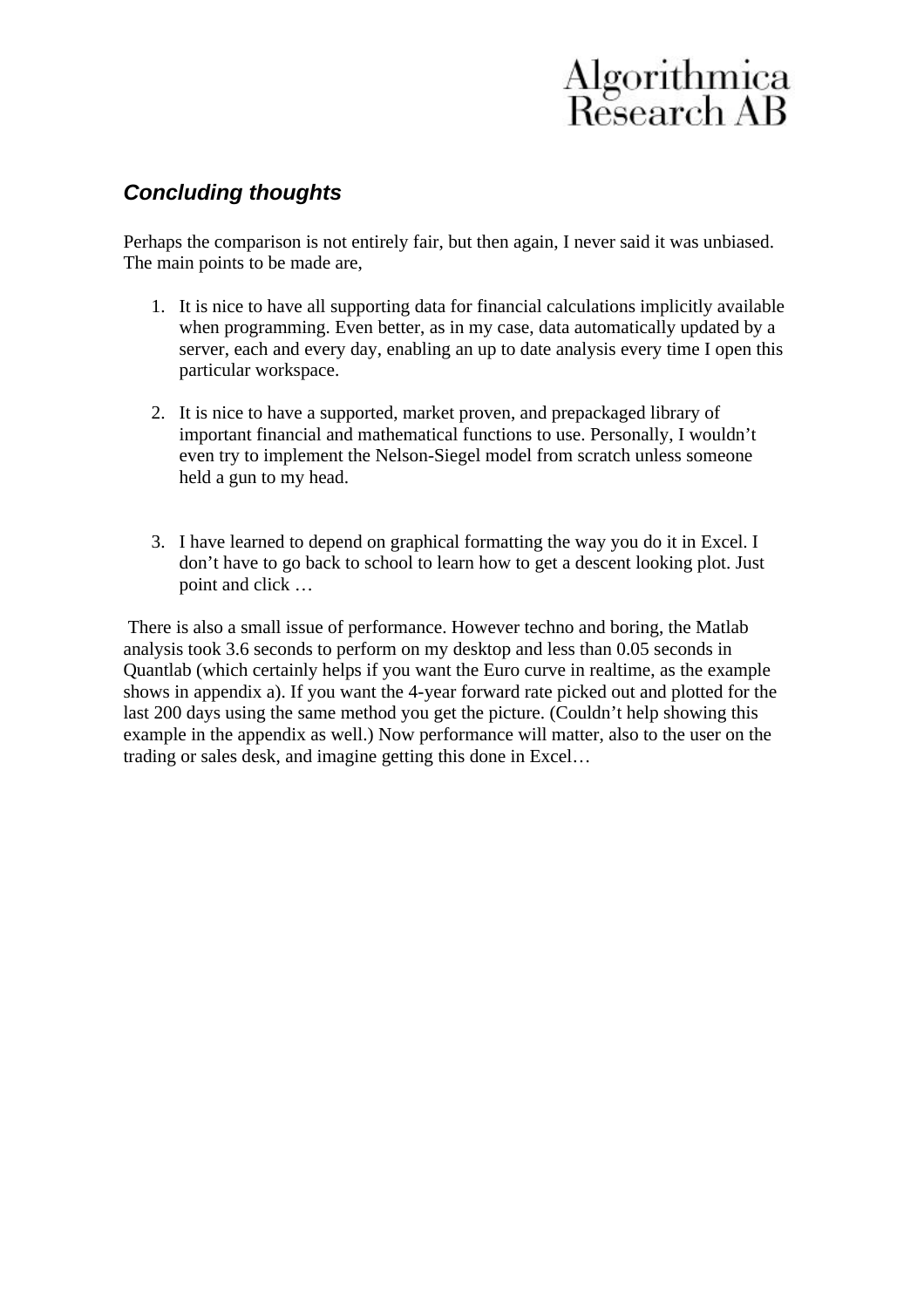### *APPENDIX A*

To show the same analysis applied to another market (curve) but now displayed in realtime I have attached the same window but using the Reuter definition of the EUGOVT curve. The date "today" will automatically trigger Quantlab to go the realtime source for all market quotes. Dynamic legends and labels will change automatically as well.

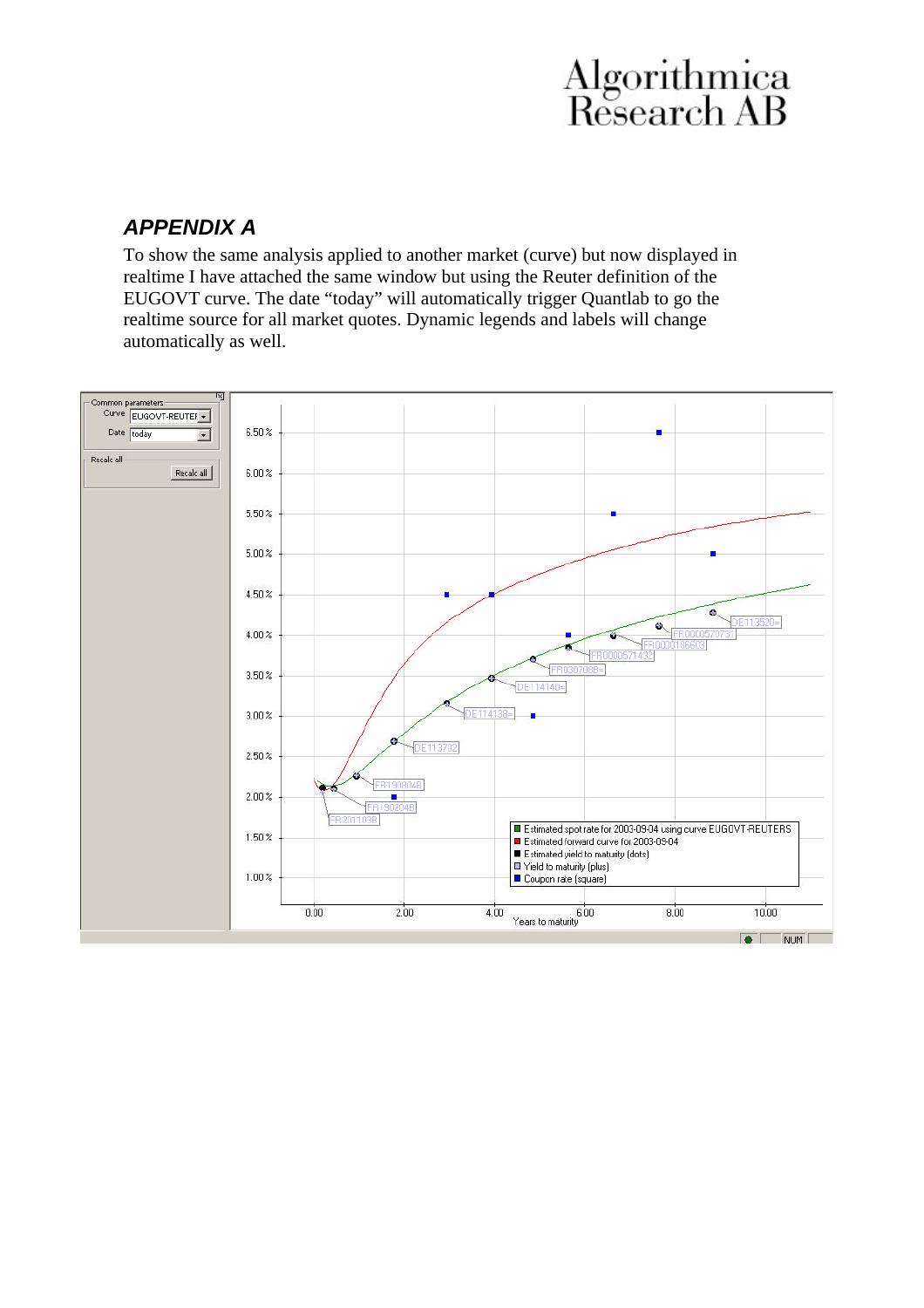I added the following lines of code to create a historical (200 days) N-year instantaneous forward rate plot. I'm still using the Nelson Siegel Svensson model to estimate the complete curve for every date and then extracting the N-year tenor from the "fit\_result". The knowledge of which instruments that were on the curve for a given date is all implicit in the data model. Pretty neat, no!?



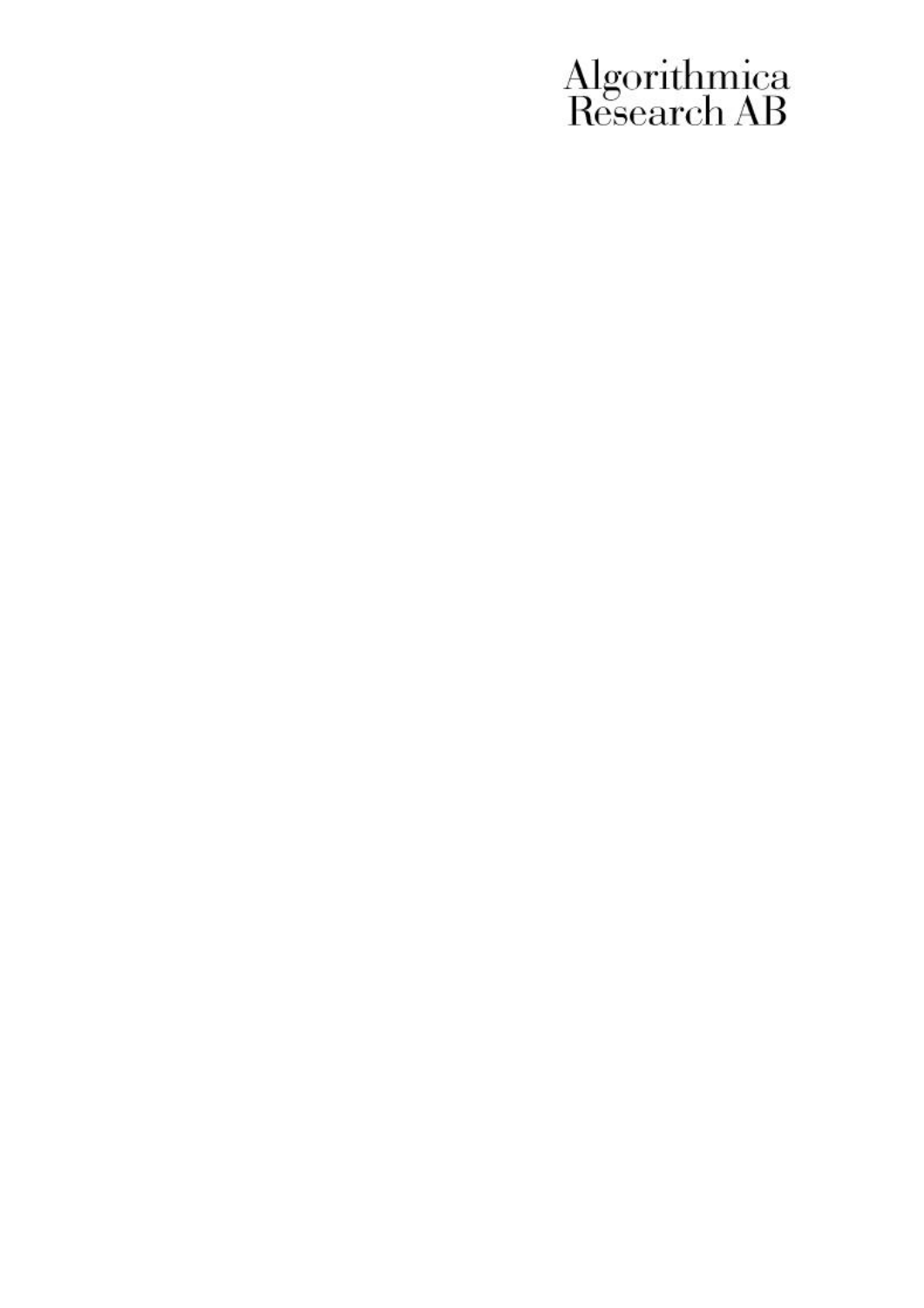#### *APPENDIX B*

```
function dQ_dy = BonddPricePs(c,t,y);
                 Calculates derivative of bond price wrt. yield: the gradient of
BondPricePs(.).
%
%<br>% Usage:
             dQ_dy = BonddPricePs(c,t,y);\epsilon% Input: see BondPricePs(.)
%
% Output: dQ_dy - Nx1 vector, derivative of bond price wrt. yield
%
%
%
\mathbf{S}%
% Paul Soderlind (Paul.Soderlind@unisg.ch), 4 June 1997, March 2001
%----------------------------------------------------------------------------
c = c(:); \frac{2}{3} -> column vector
t = t( : );\verb|y| = \verb|y| : ) ;
nc = length(c);m = length(t);n = length(y);y = \text{repmat}(y', m, 1); \text{snx1} \rightarrow \text{mxn}<br>t = repmat(t, 1, n); \text{smx1} \rightarrow \text{mxn} matrix
t = \text{repmat}(t, 1, n);if nc==1; %scalar c
  c = repmat(c, m, n);
elseif nc==n; %one c given for every bond (as row vector)
 c = \text{repmat}(c', m, 1);end;
cfac = c./((1+y).^t); \frac{8c}{(1+y)} + c/(1+y)^t2 + ...+ c/(1+y)^m
cfac = cfac \cdot ( -t \cdot / (1+y));
dQ_dy = sum(cfac,1) + (-t(m,:),(1+y(m,:))),(((1+y(m,:)),\text{`t}(m,:)); %theoretical price
dQ_dy = dQ_dy';
            %-----------------------------------------------------------------------
function NSb = BondNSxEstPs(par0,Q,tm,c,opt,s0);
%BondNSxEstPs Estimates parameters in (extended) Nelson-Siegel yield curve model by
% non-linear least squares (minimizing squared differences between
               actual and fitted bond prices).
%
\mathbf{S}%
% Usage: NSb = BondNSxEstPs(par0,Q,tm,c,opt,s0);
%
\mathbf{S}% Input: par0 4x1 or 6x1 vector, initial guess of paremeters<br>% if 4x1: standard NS with par0 = [b0.b1.b2.ta
                           if 4x1: standard NS with par0 = [b0,b1,b2,tau]% if 6x1: extended NS with par0 = [b0,b1,b2,tau,b3,tau2]
% Q nx1 vector, data on bond prices, eg. 1.01
% tm nx1 vector, data on time to maturity (in years), eg. 2.54
% c nx1 vector, data on bond coupons, eg. 0.06<br>% opt 2x1 vector. [convergence criterion. max i
              opt 2x1 vector, [convergence criterion, max iterations],
% eg. [1e-4,500]. A NaN in either places implies that<br>a default value is used
% a default value is used.<br>% a scalar, restricted value
% s0 scalar, restricted value of short rate:<br>% if I no restriction else h0+h1=s0 is
                         if [] no restriction, else b0+b1=s0 is imposed
%<br>%    Output:      NSb
                        1x4 or 1x6 vector, estimated parameters
```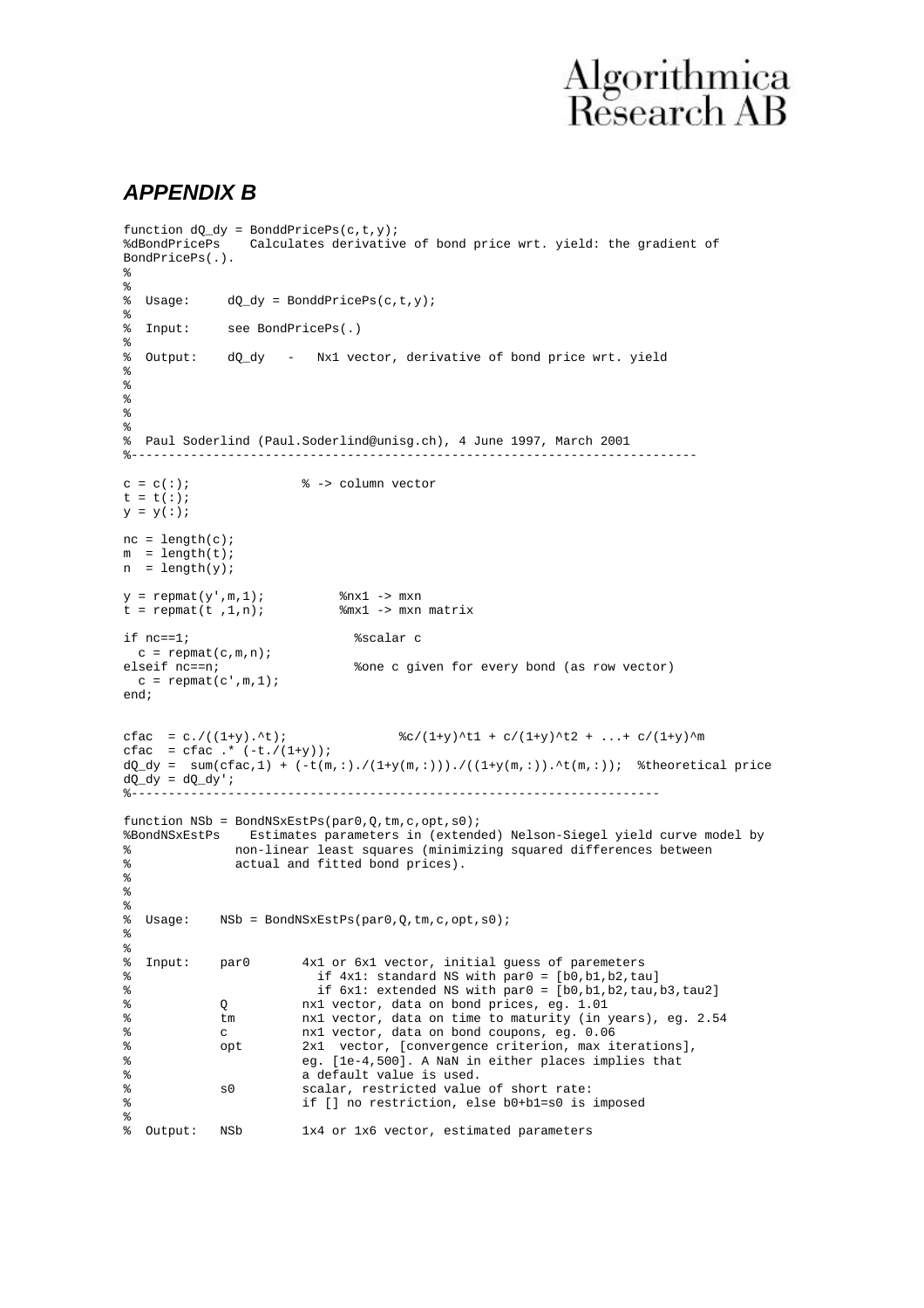```
\frac{6}{6}%<br>% Note:
              For more details, see
% (a) Svensson (1995), "Estimating Forward Interest Rates with
% the Extended Neolson & Siegel Method," Quarterly Review,
% Sveriges Riksbank, 1995:3, 13-26.<br>Millimd and Svensson (1997). "N
% (b) Soderlind and Svensson (1997), "New Techniques to Extract
% Market Expectations from Financial Instruments, "<br>Equipo 1 Monetary Economics 40, 383-429
                  Journal of Monetary Economics 40, 383-429.
%
% Note: In MatLab. this function uses fminsearch for optimization.
% In Octave, it uses mdsmax from the Matrix Computation Toolbox, available
% (free) from http://www.maths.man.ac.uk/~higham/mctoolbox/.
%
  Calls on: mdsmax (if Octave)
%
%
% Paul.Soderlind@unisg.ch, April 2002
                                         %------------------------------------------------------------------------------
Qtc = [Q,tm,c];if length(par0) == 4;<br>\frac{8 \text{standard Nelson-Siegel}}{12.2 \times 12.50 \times 12.50 \times 12.50} if isempty(s0)==0; %b1 = s0 - b0 is then imposed by BondNSxLossPs
   par0 = par0([1,3,4]); end;
elseif length(par0) == 6; %extended Nelson-Siegel<br>if isempty(s0) == 0; %b1 = s0 - b0 is imposed
                                b1 = s0 - b0 is imposed by BondNSxLossPs
    par0 = par0([1,3,4,5,6]);
   end;
end;
if isnan(opt(1)); \frac{1}{2} *optimization options, use defaults in opt(i)=NaN
 tol = le-4;else;
 tol = opt(1);
end;
if isnan(opt(2));
  MaxIter = 800;
else;
 MaxIter = opt(2);end;
if exist('OCTAVE_VERSION');
   [NSb,fval,nf] = mdsmax('BondNSxLossPs',par0,[tol,MaxIter,inf,0,0],[],Qtc,s0);
   if nf == MaxIter;
     disp(' ');warning('Maximum number of iterations reached without convergence');disp(' 
');
   end;
else;
  options = optimset('Display','notify','TolX',tol,'MaxIter',MaxIter);
   [NSb,fval,exitflag,output] = fminsearch('BondNSxLossPs',par0,options,Qtc,s0);
   if output.iterations == MaxIter;
     disp(' ');warning('Maximum number of iterations reached without convergence');disp(' 
');
  end;
end;
if length(NSb) == 3; %standard NS with restriction
  NSB = [NSB(1), g_s0-NSB(1),NSB(2),NSB(3)];
elseif length(NSb) == 5; %extended NS with restriction
 NSB = [NSB(1), s0-NSB(1), NSB(2), NSB(3), NSB(4), NSB(5)];
end;<br>z = -2%----------------------------------------------------------------------------
```
%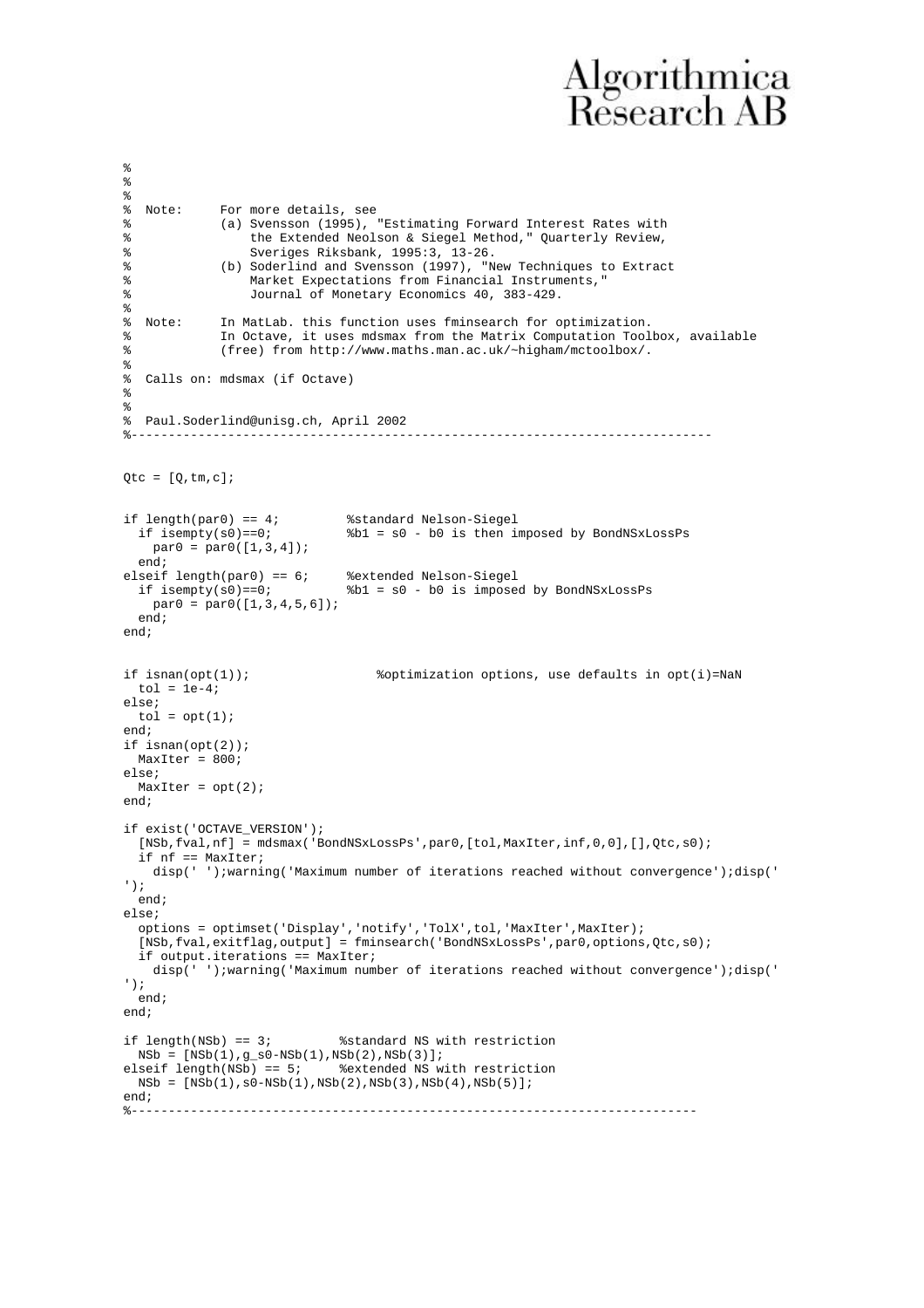```
function Loss = BondNSxLossPs(b,Qtc,s0);<br>%NS2xLoss  Defines loss function for b
%NS2xLoss Defines loss function for bond prices in extended Nelson-Siegel model.
% Used for estimation of the parameters in the model by minimizing<br>% Uses (squared price deviations)
             Loss (squared price deviations).
%
%<br>% Usage:
           Loss = BondNSxLossPs(b);%
% Input: b 3x1, 4x1, 5x1, or 6x1 vector with parameters in Nelson-Siegel model
                        if 3x1: [b0,b2,tau], NS with restriction that b1 = g_s0 - b0% if 4x1: [b0,b1,b2,tau], NS without restrictions<br>% if 5x1: [b0,b2,tau,b3,tau2], extended NS with re
                        if 5x1: [b0,b2,tau,b3,tau2], extended NS with restriction that b1
= g_s0 - b0
% if 6x1: [b0,b1,b2,tau,b3,tau2], extended NS without restrictions
%
% Output: Loss scalar, sum of squared differences between implied and actual bond
% prices
%
%
%<br>% Note:
% Note: For more details, see<br>% (a) Syensson (1995)
             (a) Svensson (1995), "Estimating Forward Interest Rates with
% the Extended Neolson & Siegel Method," Quarterly Review,
% Sveriges Riksbank, 1995:3, 13-26.<br>(b) Soderlind and Svensson (1997). "N
             (b) Soderlind and Svensson (1997), "New Techniques to Extract
% Market Expectations from Financial Instruments,"
% Journal of Monetary Economics 40, 383-429.
%
%
% Calls on: BondNSxPs
%
% Paul.Soderlind@unisg.ch, 8 April 2002
                                            %------------------------------------------------------------------------------
Q = Qtc(:,1); %data on bond prices<br>tm = Qtc(:,2); %data on time to matu
tm = Qtc(:,2);<br>
c = Qtc(:,3);<br>
data on coupons<br>
c = qtc(:,3);%data on coupons
n = length(c); %number of bonds
if length(b) == 3; %standard Nelson-Siegel with restriction b1 = s0-b0
 b0 = abs(b(1));
 b1 = s0 - b0;b2 = b(2);
 tau = abs(b(3));
 h3 = 0;tau2 = 1;<br>elseif length(b) == 4;
                             %standard Nelson-Siegel
 b0 = abs(b(1));b1 = b(2)ib2 = b(3);tau = abs(b(4));
 b3 = 0;tau2 = 1;<br>elseif length(b) == 5;
                               %extended Nelson-Siegel with restriction b1 = s0-b0
 b0 = abs(b(1));<br>b1 = s0 - b0;
      = s0 - b0;b2 = b(2);tau = abs(b(3));
 b3 = b(4);
tau2 = abs(b(5));<br>elseif length(b) == 6;
                               % extended Nelson-Siegel
 b0 = abs(b(1));
b1 = b(2);
b2 = b(3);
  tau = abs(b(4));
 b3 = b(5);
```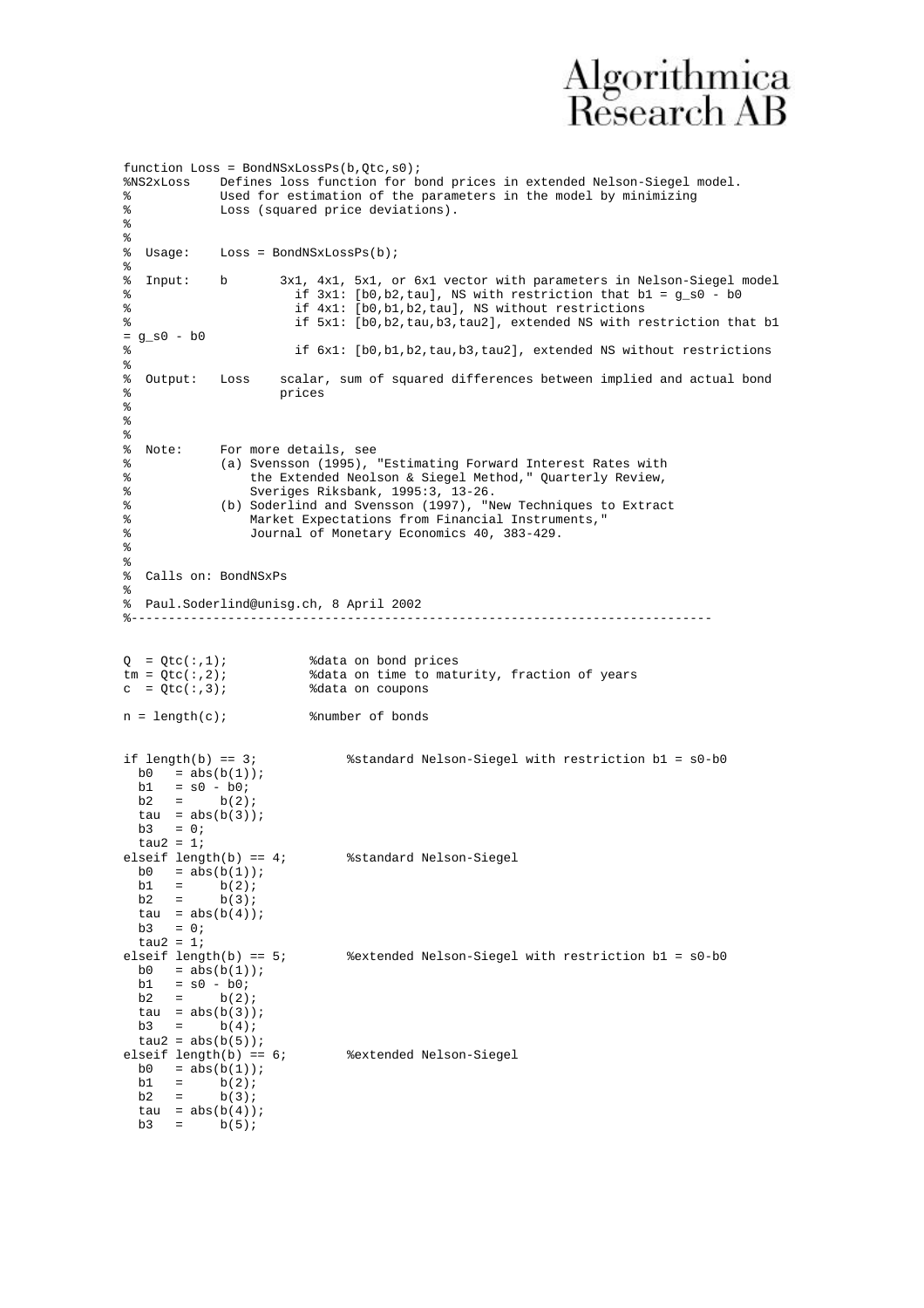```
tau2 = abs(b(6));
end;
QNS = repmat(NaN,n,1);
for i = 1:n; \text{8loop over bonds} ti = ( mod(tm(i),1):tm(i) )'; %vector for coupon stream
 [s, f, d] = BondNSxPs(ti, b0, b1, b2, tau, b3, tau2); & NSx: spot, forward, discount fn ONS(i) = sum(d.*c(i)) + d(lenth(d)); & theoretical bond price
 QNS(i) = sum(d.*c(i)) + d(length(d));end;
Loss = sum((QNS - Q) \cdot 2 ); %squared price deviations
if exist('OCTAVE_VERSION');
  Loss = -Loss; %Using maximization routine in Octave
end;
%------------------------------------------------------------------------------
function [s,f,d] = BondNSxPs(m,b0,b1,b2,tau,b3,tau2);
%NS2x Extended Nelson and Siegel (1987) spot rate, forward rate, and discount 
function
\mathbf{S}%
% Usage: [s, f, d] = \text{BondNSxPs}(\mathfrak{m}, b0, b1, b2, tau, b3, tau2); or \text{BondNSxPs}(\mathfrak{m}, b0, b1, b2, tau);BondNSxPs(m,b0,b1,b2,tau);
%
% Input: m NxK matrix times to maturity in years
% b0 scalar, beta0 parameter in NS
% b1 scalar, beta1 parameter in NS
% b2 scalar, beta2 parameter in NS
% tau scalar, tau parameter in NS
% b3 scalar, beta2 parameter in extended NS
% tau2 scalar, tau2 parameter in extended NS
%
%
%<br>% Output: s
% Output: s NxK matrix, spot rate (continously compounded)
% f NxK matrix, forward rate (continously compounded)
% d NxK matrix, discount rate
%
%
%
% Note: For more details, see
% (a) Svensson (1995), "Estimating Forward Interest Rates with
               the Extended Nelson & Siegel Method," Quarterly Review,
% Sveriges Riksbank, 1995:3, 13-26.
% (b) Soderlind and Svensson (1997), "New Techniques to Extract
% Market Expectations from Financial Instruments,"
% Journal of Monetary Economics 40, 383-429.
%
%
%
% Paul.Soderlind@unisg.ch, April 2002
%----------------------------------------------------------------------------*/
if nargin == 5; %standard Nelson-Siegel
 b3 = 0;tau2 = 1;
end;
                                            %forward rate
f = b0 + b1*exp(-m/tau) + b2*(m/tau).*exp(-m/tau) + b3*(m/tau2).*exp(-m/tau2);
s = b0 + b1*(1 - exp(-m/tau)) \cdot / (m/tau) \dots + b2*((1 - exp(-m/tau)) ./(m/tau) - exp(-m/tau)) ...
 + b3*((1 - exp(-m/tau2))./(m/tau2) - exp(-m/tau2)); %spot rate
```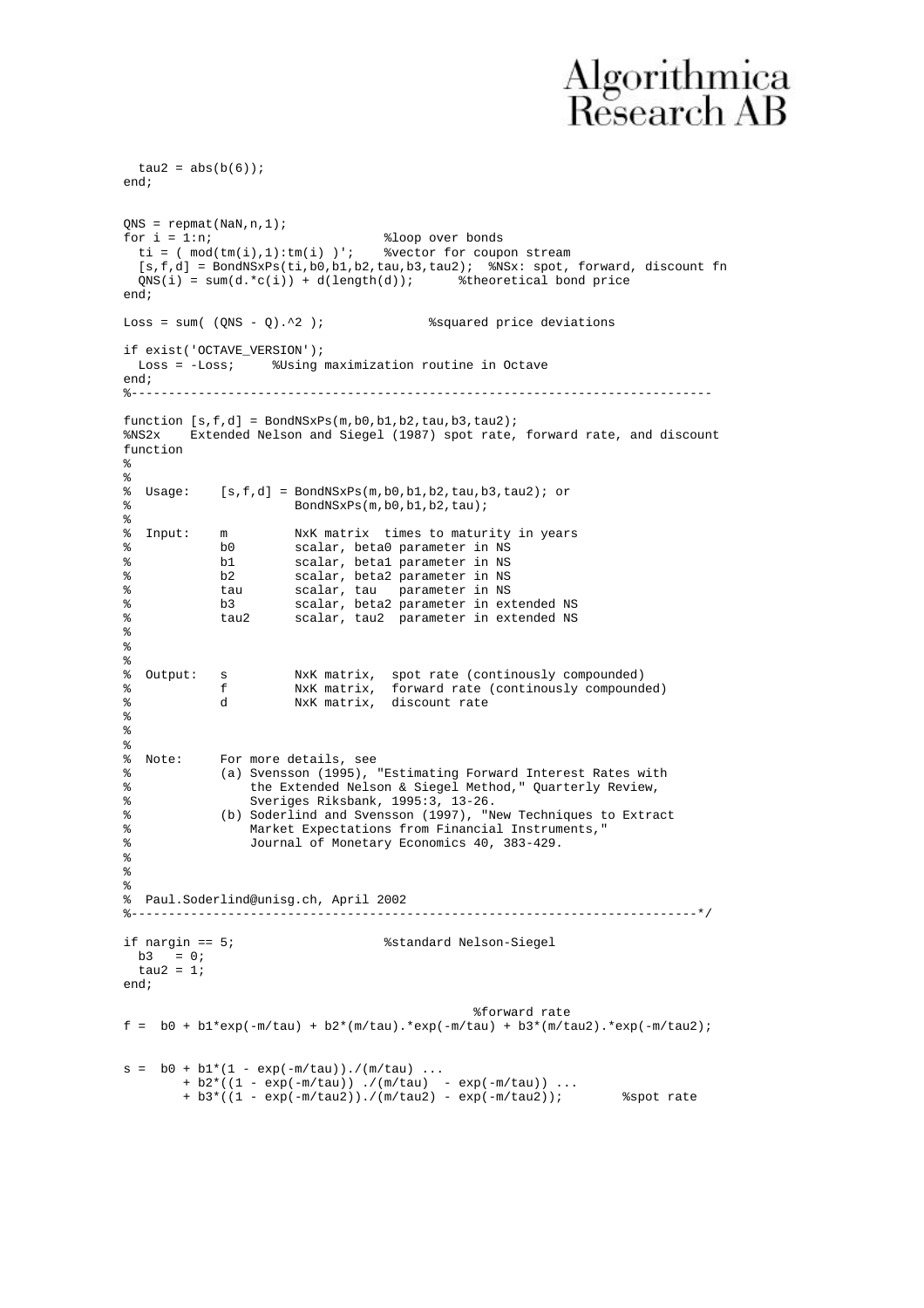```
d = exp( -s.*m ); %discount function
%------------------------------------------------------------------------------
function Q = BondPricePs(c,t,y);%BondPricePs Calculates price from the yield to maturity and the payment stream 
(arbitrary periods).
%
% Usage: 0 = BondPricePs(c,t,y);%<br>% Input:
             c scalar or nx1, coupon rate, e.g. 0.06 or 0.09/2
             t mx1 vector, dates of coupon payments. Principal
% is paid at the same time as the last coupon. Dates
% should be expressed as fractions of the period.
% y nx1 vector, effective yield to maturity, e.g. 0.07.
%<br>% Output:
           Q nx1 vector, bond price (eg. 1.01)
%
%
% Note: (1) the following is calculated:
%
              Q = c/(1+y)^{t}(1) + c/(1+y)^{t}(2) + ... + (1+c)/(1+y)^{t}(m)%
% (2) With semi-annual coupons after 2,8, and 14 months, use
% t = [0.333i0.333+1i0.333+2] to calculate semiannual yield.
%
\epsilon% Example: t = (1:2)';
\texttt{c} = [0.09; 0.10];% y = [0.0626;0.07]; gives Q = [1.05;1.05]
%
%
%
  Paul Soderlind (Paul.Soderlind@unisg.ch), 3 June 1997, Mar 2001
% ----------------------------------------------------------------------------
c = c(:); \frac{1}{6} -> column vector
t = t(:);y = y(:);nc = length(c);m = length(t);n = length(y);y = \text{repmat}(y', m, 1); \text{snx1} \rightarrow \text{mxn}<br>
t = \text{repmat}(t, 1, n); \text{smx1} \rightarrow \text{mxn} matrix
t = \text{repmat}(t, 1, n);if nc==1; %scalar c
c = repmat(c, m, n);<br>elseif nc == n;
                              %one c given for every bond (as row vector)
 c = \text{repmat}(c', m, 1);else;
   error('dimensions of c, t, and y are not correct');
end;
cfac = c./((1+y).^t); \frac{8c}{1+y} \frac{1}{t} + c/(1+y)^t2 + ...+ c/(1+y)^m
Q = sum(cfac,1) + 1. /((1+y(m,:)).^t(m,:)); %theoretical price
0 = 0'i%-----------------------------------------------------------------------------
function y = BondYieldToMat2Ps(Q,c,t,Method,yLH,tol);%BondYieldToMat3Ps Calculates yield to maturity from bond price (several methods 
available).
%
%<br>% Usage:
            y = BondYieldToMat2Ps(Q,c,t,Method,yLH,tol);%
\approx
```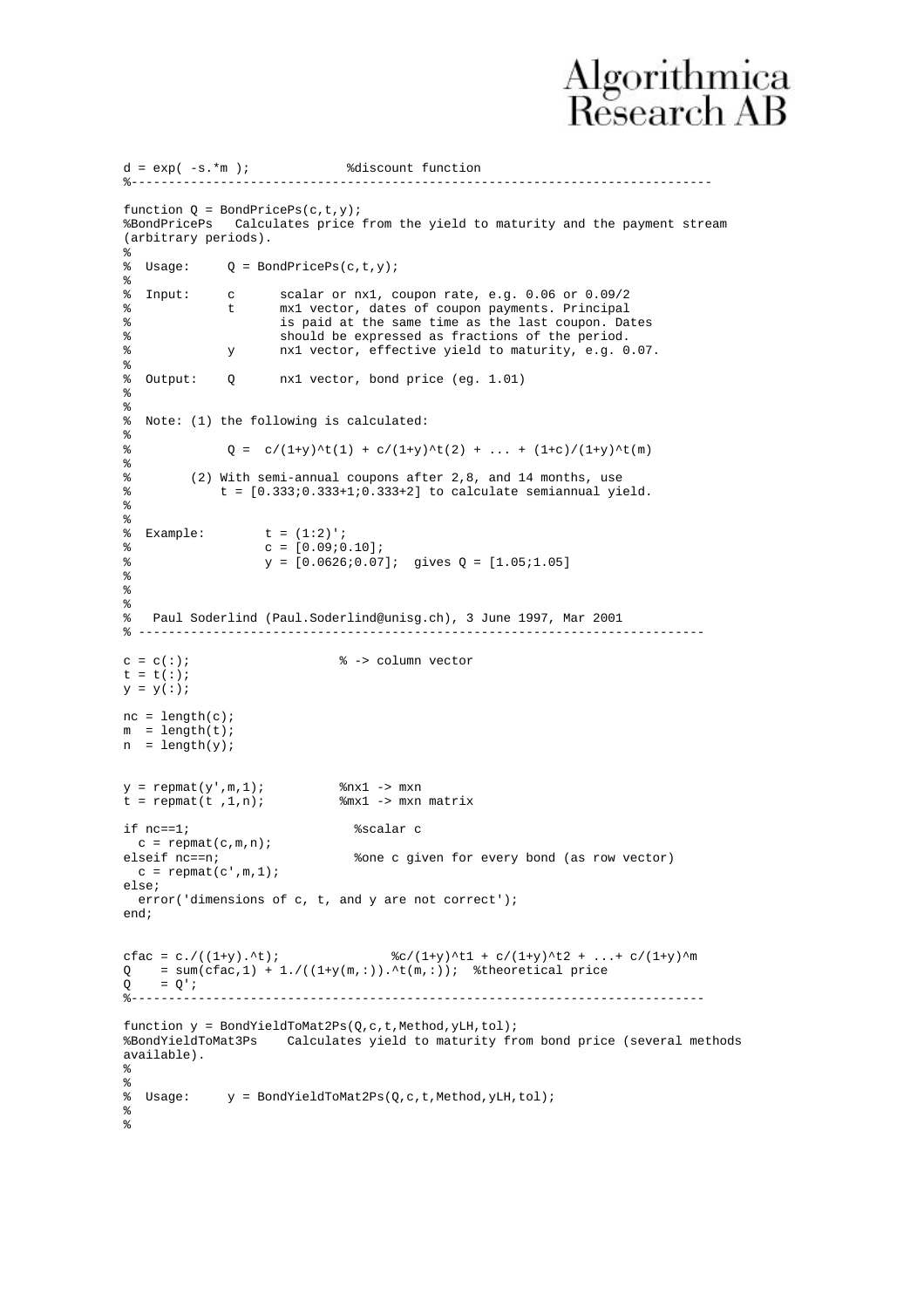% Input: Q nx1 vector, bond prices (for instance, 1.01) % c scalar or nx1 vector, c rate, e.g. 0.06, or 0.09/2<br>% t mx1 vector, dates of coupon payments. Principal % t mx1 vector, dates of coupon payments. Principal<br>% is paid at the same time as the last c. Dates is paid at the same time as the last c. Dates % should be expressed as fractions of the period. % Example: coupons after 2,8, and 14 months -> %  $t = [0.333; 0.333+1; 0.333+2]$ <br>% Method 1: Newton-Raphson; 2: bised % Method 1: Newton-Raphson; 2: bisection<br>% VLH if Method==1: scalar. vLH(1) is %  $YLH$  if Method==1: scalar,  $YLH(1)$  is initial guess of roots<br>% if Method==2: 2x1 yester  $YLH(1)$  is lower boundary and if Method==2: 2x1 vector,  $yLH(1)$  is lower boundary and  $yLH(2)$ upper boundary<br>% tol % tol scalar, convergence criterion for y, eg. 1e-7 % % Output: y nx1 vector, effective yield to maturity (per period)  $\tilde{S}$ % % % Note: (1) Method 1 (Newton-Raphson) is pretty fast. Works with arbitrary coupon % periods. The Newton-Raphson iterations are based on<br>% 0 =  $F(y0) + J0*Dy$ , where  $Dx = v1-v0$  and  $J0$  is the Ja %  $Q = F(y0) + J0*Dy$ , where  $Dx = y1-y0$  and  $J0$  is the Jacobian at  $y0$ .<br>We choose  $Dy$  to make this exact, that is as  $(0 - F(y0))$ ,  $J0 = Dy$ We choose Dy to make this exact, that is as  $(Q - F(y0))$ ./JO = Dy % % (2) Method 2 (bisection) is a bit slow, but very robust. Works with arbitrary % coupon periods. % % % % Calls on: BonddPricePs % % % Paul Soderlind (Paul.Soderlind@unisg.ch), March 2002 %------------------------------------------------------------------------------  $Q = Q(:);$ <br> $\frac{1}{2}$   $\frac{1}{2}$   $\frac{1}{2}$   $\frac{1}{2}$   $\frac{1}{2}$   $\frac{1}{2}$   $\frac{1}{2}$   $\frac{1}{2}$   $\frac{1}{2}$   $\frac{1}{2}$   $\frac{1}{2}$   $\frac{1}{2}$   $\frac{1}{2}$   $\frac{1}{2}$   $\frac{1}{2}$   $\frac{1}{2}$   $\frac{1}{2}$   $\frac{1}{2}$   $\frac{1}{2}$   $\frac{1}{2}$   $\frac{1}{2}$   $\frac$  $c = c(:);$  $t = t(:);$  $n = length(Q);$  $nc = length(c);$  $m = length(t);$ <br> $k = 1, 2, 3, ...$ %------------------------------------- if Method == 1; %Newton-Raphson  $y0 =$  repmat( $yLH(1), n, 1$ );  $Dv = 1F + 198$ while  $max($  abs(Dy)  $)$  > tol; J0 = BonddPricePs( c,t,y0 ); %derivative wrt y, nx1  $F0 = BondPricePs( c,t,y0 )$ ;  $\frac{8F(y0)}{100}$ , nx1  $Dy = (Q - F0) \cdot /J0$ ; \$nx1  $y = y0 + Dy$  $y0 = y;$  end; %------------------------------------- elseif Method == 2; %bisection  $yL = \text{repmat}(yLH(1),n,1);$  %lower boundary for yield  $yH = \text{repmat}(yLH(2), n, 1);$  %upper boundary if any(yL>yH) error('Lower bound greater than upper bound'); end  $QL = BondPricePs(c,t,yL);$  %call on function to calculate theoretical price  $QH = BondPricePs(c, t, yH);$ <br>if any(( $QL < Q$ ) |  $(QH > Q);$ %note: decreasing function so QL > QH error('roots not bracketed');